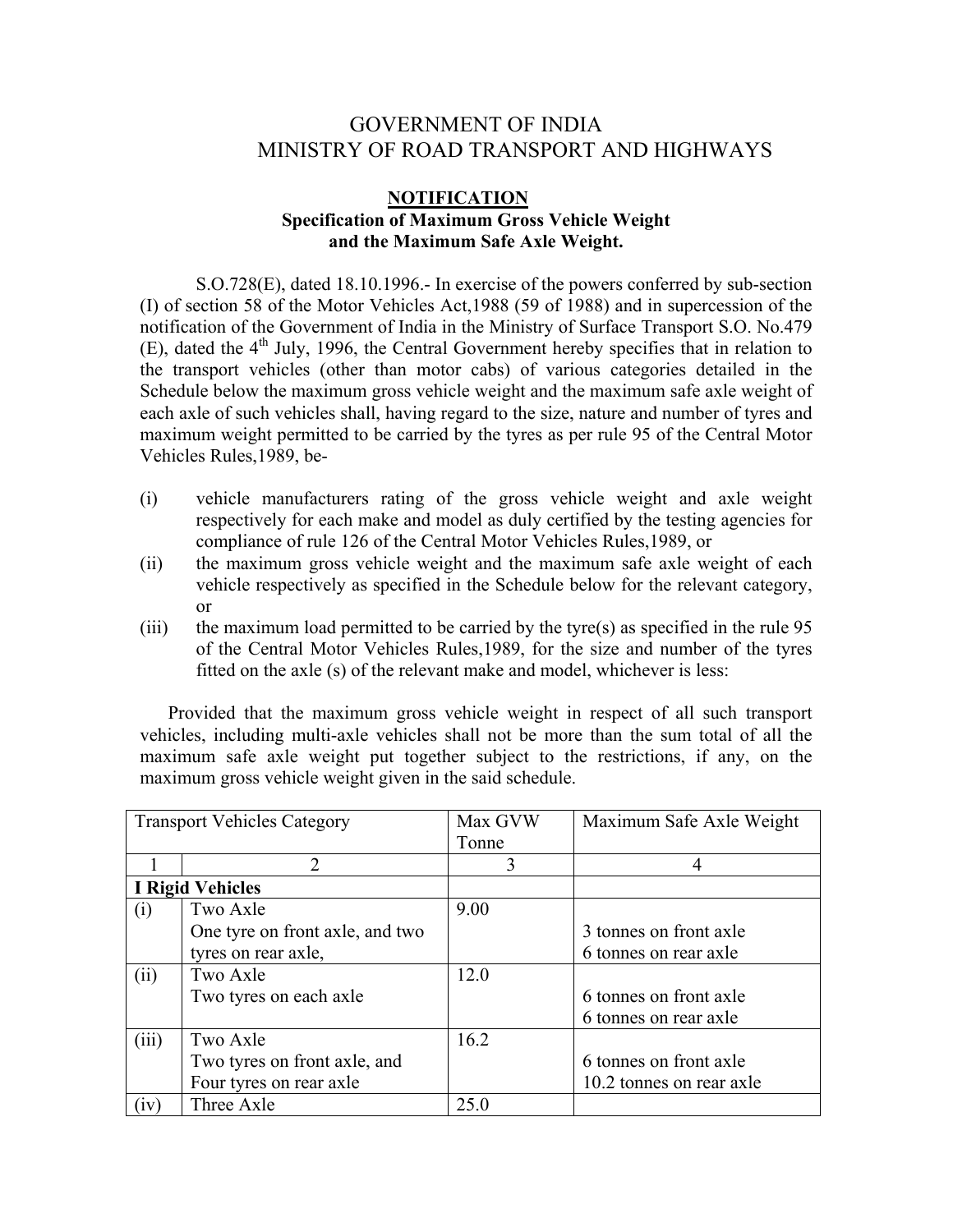|                                       | Two tyres on front axle, and                  |      | 6 tonnes on front axle        |  |  |
|---------------------------------------|-----------------------------------------------|------|-------------------------------|--|--|
|                                       | Eight tyres on rear tandem axle               |      | 19 tonnes on rear tandem axle |  |  |
| 1[(v)]                                | Four Axle                                     | 31.0 |                               |  |  |
|                                       | Four tyres on front axle, and                 |      | 12 tonnes on two front axle   |  |  |
|                                       | Eight tyres on rear tandem axle               |      | 19 tonnes on rear tandem axle |  |  |
| <b>II Semi-Articulated Vehicles</b>   |                                               |      |                               |  |  |
| (i)                                   | Two Axle Tractor                              | 26.4 |                               |  |  |
|                                       | Single Axle Trailer                           |      |                               |  |  |
|                                       | Tractor:                                      |      |                               |  |  |
|                                       | 2 tyres on front axle                         |      | 6 tonnes on front axle        |  |  |
|                                       | 4 tyres on rear axle                          |      | 10.2 tonnes on rear axle      |  |  |
|                                       | Trailer:                                      |      |                               |  |  |
|                                       | 4 tyres on single axle                        |      | 10.2 tonnes on single trailer |  |  |
|                                       |                                               |      | axle                          |  |  |
|                                       |                                               |      |                               |  |  |
|                                       |                                               |      |                               |  |  |
| (ii)                                  | Two Axle Tractor                              | 35.2 |                               |  |  |
|                                       | Tandem Axle Trailer                           |      |                               |  |  |
|                                       | Tractor:                                      |      |                               |  |  |
|                                       | 2 tyres on front axle                         |      | 6 tonnes on front axle        |  |  |
|                                       | 4 tyres on rear axle                          |      | 10.2 tonnes on rear axle      |  |  |
|                                       | Trailer:                                      |      |                               |  |  |
|                                       | 8 tyres on tandem axle                        |      | 19 tonnes on tandem axle      |  |  |
| (iii)                                 | Two Axle Tractor<br>Three Axle Trailer        | 40.2 |                               |  |  |
|                                       | Tractor:                                      |      |                               |  |  |
|                                       |                                               |      | 6 tonnes on front axle        |  |  |
|                                       | 2 tyres on front axle<br>4 tyres on rear axle |      | 10.2 tonnes on rear axle      |  |  |
|                                       | Trailer:                                      |      |                               |  |  |
|                                       | 12 tyres on 3 axles                           |      | 24 tonnes on 3 axles          |  |  |
| (iv)                                  | Three Axle Tractor                            | 35.2 |                               |  |  |
|                                       | Single Axle Trailer                           |      |                               |  |  |
|                                       | Tractor:                                      |      |                               |  |  |
|                                       | 2 tyres on front axle                         |      | 6 tonnes on front axle        |  |  |
|                                       | 8 tyres on rear axle                          |      | 19 tonnes on rear axle        |  |  |
|                                       | Trailer:                                      |      |                               |  |  |
|                                       | 8 tyres on single axle                        |      | 10.2 tonnes on single axle    |  |  |
| (v)                                   | Three Axle Tractor                            | 44.0 |                               |  |  |
|                                       | Tandem Axle Trailer                           |      |                               |  |  |
|                                       | Tractor:                                      |      |                               |  |  |
|                                       | 2 tyres on front axle                         |      | 6 tonnes on front axle        |  |  |
|                                       | 8 tyres on tandem axle                        |      | 19 tonnes on rear tandem axle |  |  |
|                                       | Trailer:                                      |      |                               |  |  |
|                                       | 8 tyres on tandem axle                        |      | 19 tonnes on tandem axle      |  |  |
| <b>III Truck-Trailer Combinations</b> |                                               |      |                               |  |  |
| (i)                                   | Two Axle Truck                                | 36.6 |                               |  |  |